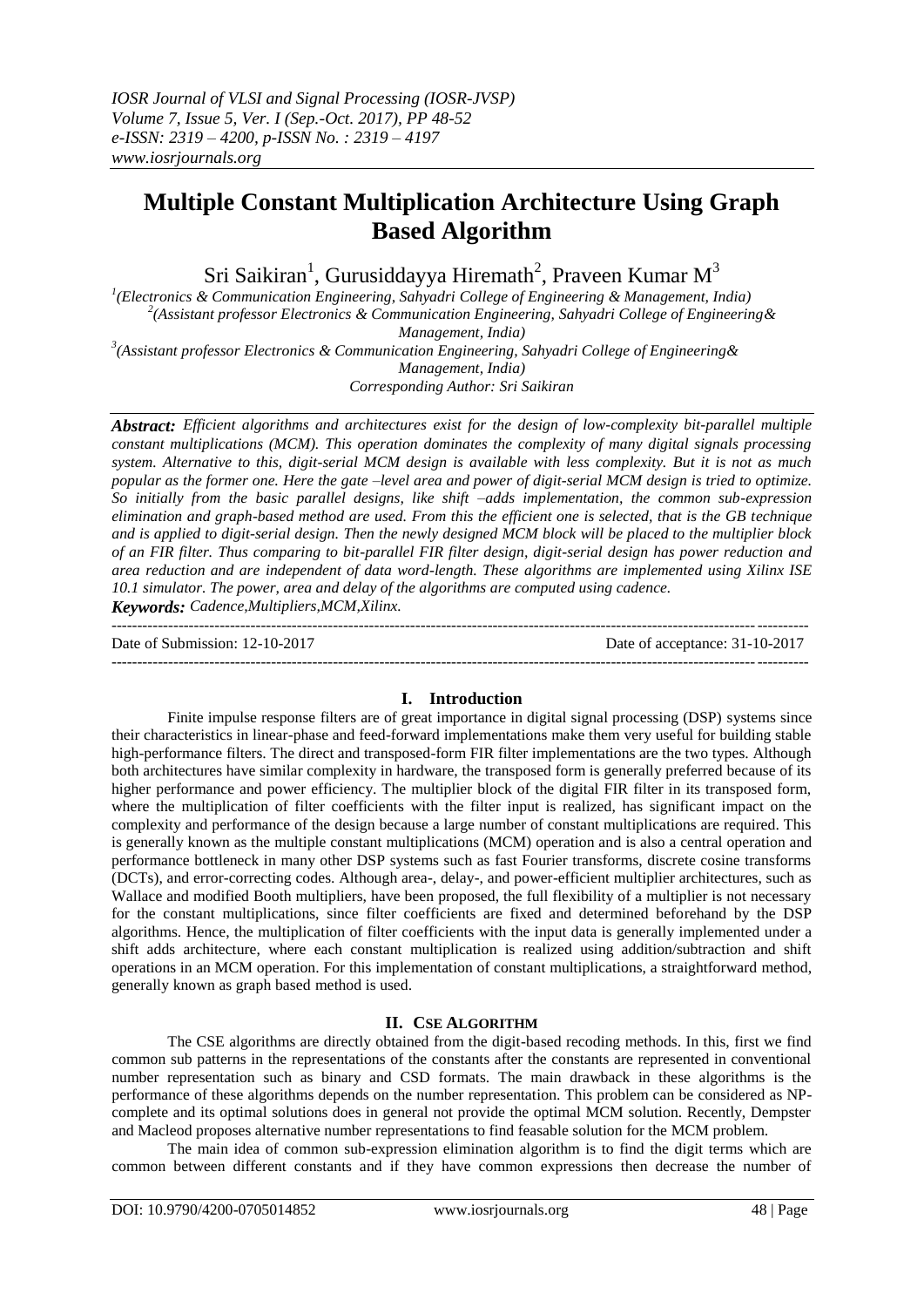repeated expressions by sharing. It has many algorithms which deal with CSE and in most all algorithms have main three steps. They are:

1. Identify the multiple expressions present in the input matrix of coefficients.

2. Then select one expression for elimination

3. Finally eliminate the same expression in all coefficients and share it.

This process is repeated until there are no more multiple expressions present in the multiple constants. There are two important metrics in this algorithm which are run time and quality of the solution. The following example explains CSE algorithm. Usually multipliers have large area and power and also multiplication is expensive in hardware. In MCM, since the constants are fixed and known before hand. Hence, multiplications are implemented by using shift and add/subtract methods. Suppose if you want to compute 29\*x and 43\*x. The constant 21and 43 are represented in binary format as 11101 and 101011. So, by using shift and add method we can compute them as below:

 $29x=(11101) = x \leq 4+x \leq 3+x \leq 2+x$ 

 $43x=(101011) = x \leq 5+x \leq 3+x \leq 1+x$ 



**Fig.1** Flow Diagram of CSE Algorithm Without Product Sharing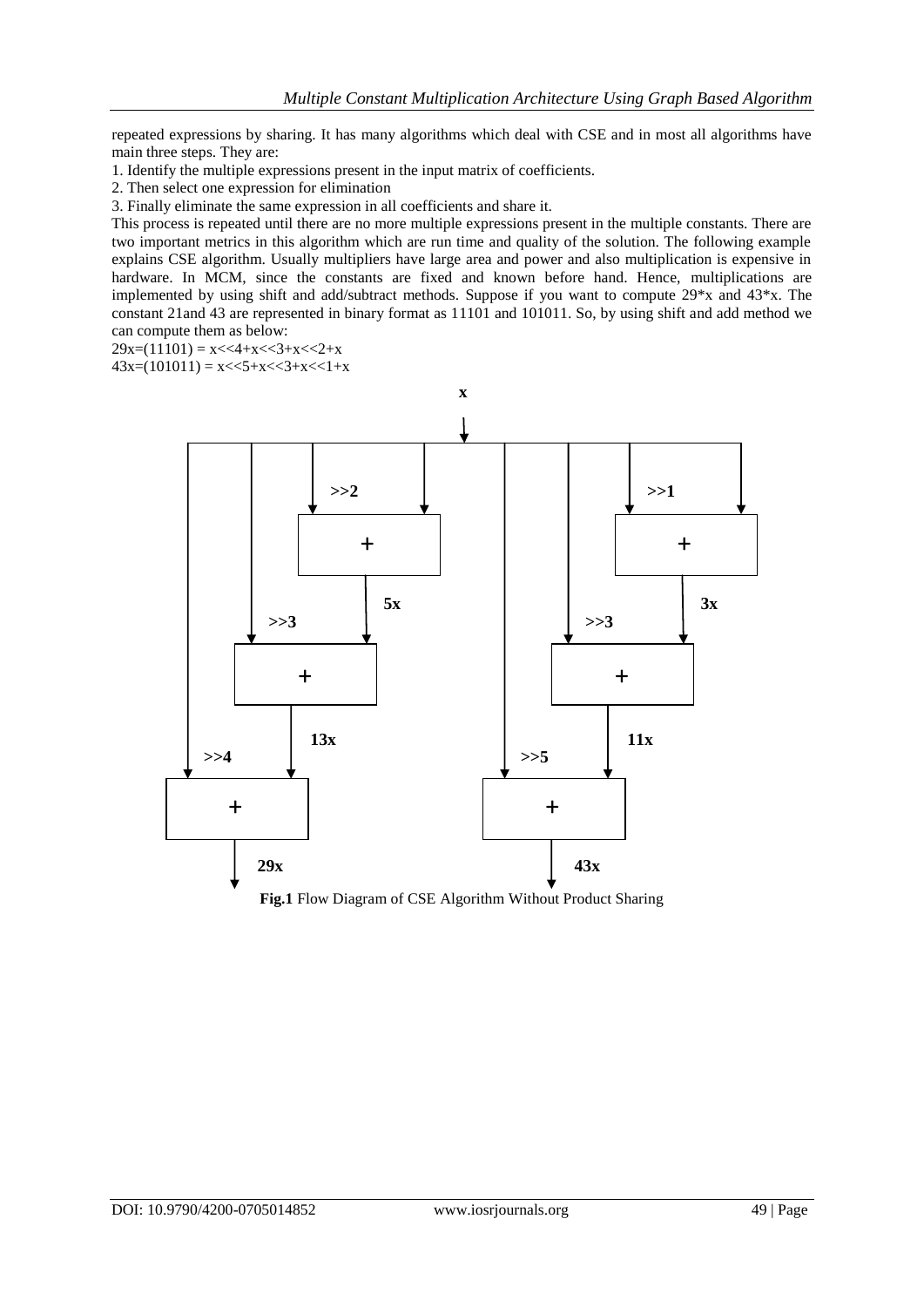

**Fig.2** Flow Diagram of Exact CSE Algorithm

# **1.1 CSE Simulation Results**

| <b>Messages</b>             |                                                      |                                |                 |                     |                            |      |         |  |
|-----------------------------|------------------------------------------------------|--------------------------------|-----------------|---------------------|----------------------------|------|---------|--|
| /M_FIR_Filter_WPS/Clk       | St <sub>0</sub>                                      |                                |                 |                     |                            |      |         |  |
| /M_FIR_Filter_WPS/Rst       | St <sub>0</sub>                                      |                                |                 |                     |                            |      |         |  |
| M_FIR_Filter_WPS/X<br>п.    | 01                                                   | 01                             |                 |                     |                            |      |         |  |
| /M_FIR_Filter_WPS/Y         | 220                                                  | 255                            | 160             | 149                 | 1192                       | 220  |         |  |
| /M_FIR_Filter_WPS/W1        | 0011101                                              | 0000001                        | 0011101         |                     |                            |      |         |  |
| M_FIR_Filter_WPS/D1<br>Ŧ.   | 0011101                                              | 0000000                        | 0000001 0011101 |                     |                            |      |         |  |
| /M_FIR_Filter_WPS/W2<br>Ŧ.  | 000101011                                            | 000000001                      | 000101011       |                     |                            |      |         |  |
| /M_FIR_Filter_WPS/W3<br>Ŧ.  | 001011001                                            | 000000001                      | 001011001       |                     |                            |      |         |  |
| /M_FIR_Filter_WPS/W4<br>$+$ | 00111011                                             | 11111111                       | 00111011        |                     |                            |      |         |  |
| M_FIR_Filter_WPS/S1<br>Ŧ.   | 00001001000                                          | 00000000001                    |                 | 000000 100001001000 |                            |      |         |  |
| /M FIR Filter WPS/D2        | 00001001000                                          | 00000000000                    |                 |                     | 000000 100000 100001001000 |      |         |  |
| $-100$<br><b>Now</b>        | 1500 ns                                              | 600 ns                         | 800 ns          |                     | 1000 ns                    |      | 1200 ns |  |
| Cursor 1                    | 1155 ns<br>$\blacksquare$<br>$\sim$<br>$\sim$ $\sim$ | $\mathbf{r}$<br>$\blacksquare$ |                 |                     |                            | 1155 |         |  |

**Fig.3** Simulation Result

# **III. GRAPH BASED ALGORITHM**

To design MCM architecture without Common Sub-expression Elimination (CSE) algorithm is used in this method. In this Graph Based (GB) algorithm four constants are taken as taken as coefficient pair. According to MCM principle constant multiplication is performed by number of shifting and addition operation. For this purpose compare with other algorithms, GB algorithm is used to find number of shifting and addition operation. Consider the first coefficient pair as 29x and 43x. For this pair, without partial product sharing algorithm requires six addition and six shifting operations and CSE algorithm requires four additions and four shifting operations. But GB algorithm requires only one subtractor, two adders and three shifting operation. Steps of GB algorithm can be applied for any coefficient pair combinations. Hence GB algorithm is used and number of operation is reduced drastically than other algorithms.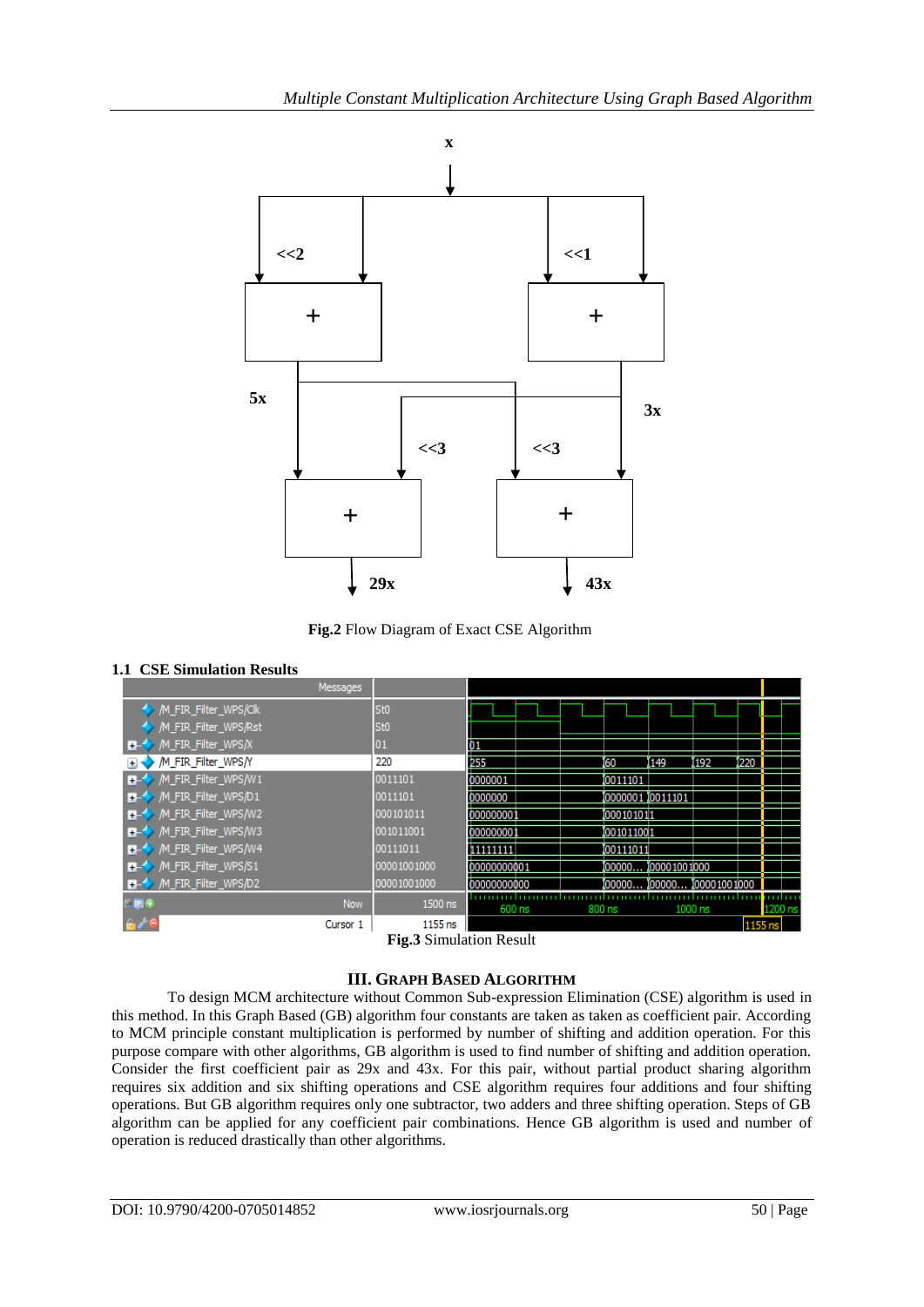

**Fig.4** Flow Diagram of GB Algorithm



**Fig.5** Block Diagram of GB Algorithm

| Messages                          |                 |              |        |  |        |  |             |               |        |     |
|-----------------------------------|-----------------|--------------|--------|--|--------|--|-------------|---------------|--------|-----|
| /M_FIR_Filter_GB/Clk              | St <sub>1</sub> |              |        |  |        |  |             |               |        |     |
| M_FIR_Filter_GB/Rst               | St <sub>0</sub> |              |        |  |        |  |             |               |        |     |
| /M_FIR_Filter_GB/X<br>E.          | 01              | Ю1           |        |  |        |  |             |               |        |     |
| /M_FIR_Filter_GB/Y<br>Ð           | 220             | 59           |        |  |        |  | ľ148        | 191           | 220    |     |
| /M_FIR_Filter_GB/W1<br>Ŧ          | 0011101         | 0011101      |        |  |        |  |             |               |        |     |
| /M_FIR_Filter_GB/D1<br>$+$        | 0011101         | 0000000      |        |  |        |  | 0011101     |               |        |     |
| /M_FIR_Filter_GB/W2<br>H.         | 0000101011      | 0000101011   |        |  |        |  |             |               |        |     |
| /M_FIR_Filter_GB/W3<br>Ð          | 0001011001      | 0001011001   |        |  |        |  |             |               |        |     |
| /M_FIR_Filter_GB/W4<br>Ð          | 00111011        | 00111011     |        |  |        |  |             |               |        |     |
| /M_FIR_Filter_GB/S1<br>H          | 00001001000     | 00000101011  |        |  |        |  | 00001001000 |               |        |     |
| M FIR Filter GB/D2<br><b>REAL</b> | 00001001000     | 100000000000 |        |  |        |  | looooo.     | 0000 000 1000 |        |     |
| $-50$<br><b>Now</b>               | 1000 ns         |              | 200 ns |  | 400 ns |  | 600 ns      |               | 800 ns | 100 |
| Cursor 1                          | 0 <sub>ns</sub> | IN ne        |        |  |        |  |             |               |        |     |
| <b>Fig.6</b> Simulation Result    |                 |              |        |  |        |  |             |               |        |     |

## **1.2 Graph Based Simulation Results**

DOI: 10.9790/4200-0705014852 www.iosrjournals.org 51 | Page